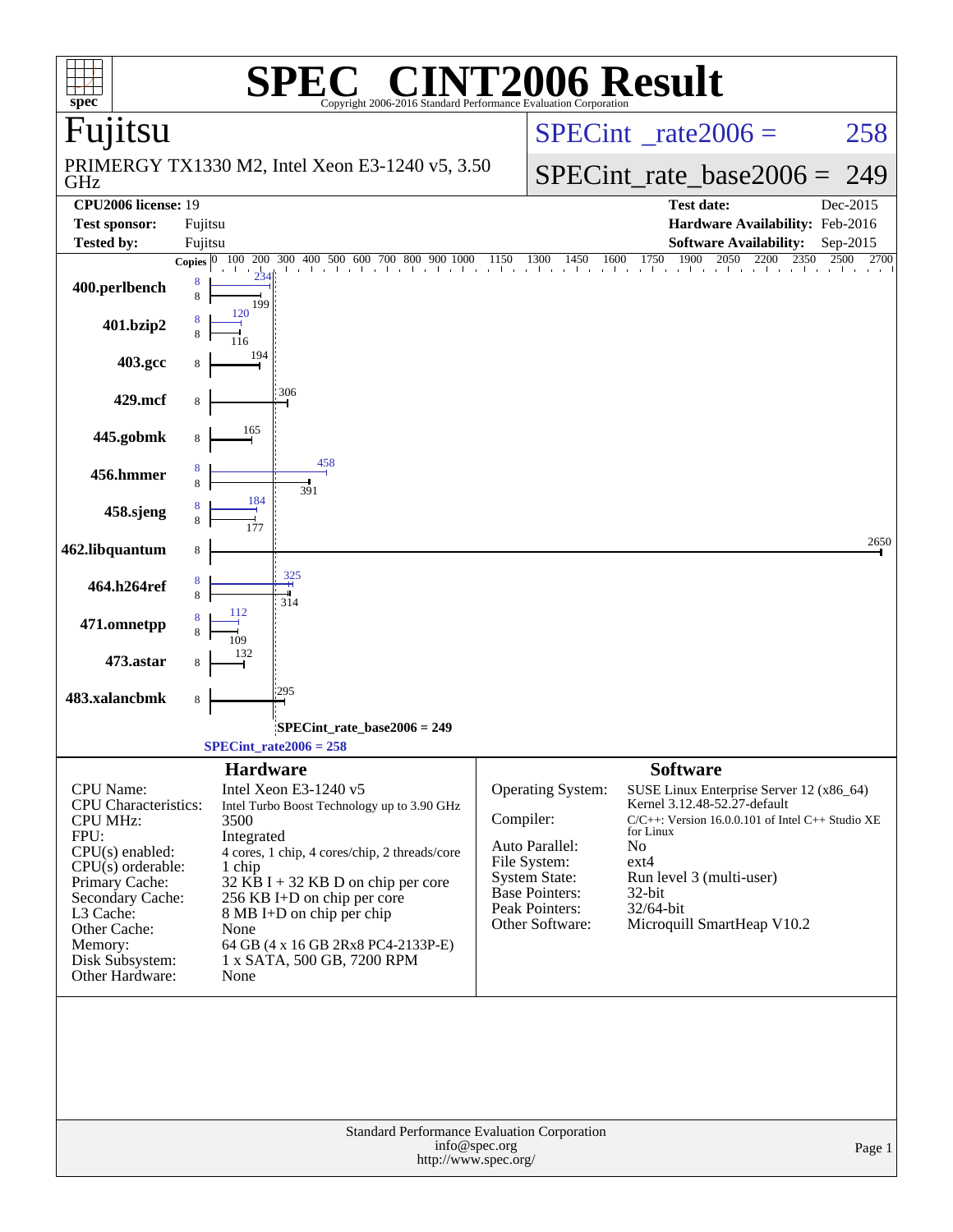

# **[SPEC CINT2006 Result](http://www.spec.org/auto/cpu2006/Docs/result-fields.html#SPECCINT2006Result)**

### Fujitsu

GHz PRIMERGY TX1330 M2, Intel Xeon E3-1240 v5, 3.50 SPECint rate $2006 = 258$ 

### [SPECint\\_rate\\_base2006 =](http://www.spec.org/auto/cpu2006/Docs/result-fields.html#SPECintratebase2006) 249

**[CPU2006 license:](http://www.spec.org/auto/cpu2006/Docs/result-fields.html#CPU2006license)** 19 **[Test date:](http://www.spec.org/auto/cpu2006/Docs/result-fields.html#Testdate)** Dec-2015 **[Test sponsor:](http://www.spec.org/auto/cpu2006/Docs/result-fields.html#Testsponsor)** Fujitsu **[Hardware Availability:](http://www.spec.org/auto/cpu2006/Docs/result-fields.html#HardwareAvailability)** Feb-2016 **[Tested by:](http://www.spec.org/auto/cpu2006/Docs/result-fields.html#Testedby)** Fujitsu **[Software Availability:](http://www.spec.org/auto/cpu2006/Docs/result-fields.html#SoftwareAvailability)** Sep-2015

### **[Results Table](http://www.spec.org/auto/cpu2006/Docs/result-fields.html#ResultsTable)**

|                                                                                                          | <b>Base</b>   |                |       |                |            | <b>Peak</b>    |                  |               |                |              |                |              |                |              |
|----------------------------------------------------------------------------------------------------------|---------------|----------------|-------|----------------|------------|----------------|------------------|---------------|----------------|--------------|----------------|--------------|----------------|--------------|
| <b>Benchmark</b>                                                                                         | <b>Copies</b> | <b>Seconds</b> | Ratio | <b>Seconds</b> | Ratio      | <b>Seconds</b> | Ratio            | <b>Copies</b> | <b>Seconds</b> | <b>Ratio</b> | <b>Seconds</b> | <b>Ratio</b> | <b>Seconds</b> | <b>Ratio</b> |
| 400.perlbench                                                                                            | 8             | 392            | 199   | 392            | <b>199</b> | 392            | 199 <sub>1</sub> | 8             | 334            | 234          | 334            | 234          | 333            | 235          |
| 401.bzip2                                                                                                | 8             | 663            | 116   | 661            | 117        | 679            | 114              | 8             | 642            | 120          | 640            | 121          | 642            | <u>120</u>   |
| $403.\mathrm{gcc}$                                                                                       | 8             | 334            | 193   | 330            | 195I       | 331            | <b>194</b>       | 8             | 334            | 193          | 330            | 195          | <u>331</u>     | <u>194</u>   |
| $429$ .mcf                                                                                               | 8             | 240            | 304   | 238            | 306l       | 238            | 306              | 8             | 240            | 304          | 238            | 306          | 238            | 306          |
| $445$ .gobm $k$                                                                                          | 8             | 510            | 165   | 509            | 165        | 510            | <u>165</u>       | 8             | 510            | 165          | 509            | 165          | 510            | <b>165</b>   |
| 456.hmmer                                                                                                | 8             | 192            | 389   | 191            | 391        | 190            | 393 <sup>I</sup> | 8             | 163            | 458          | 163            | 458          | 162            | 460          |
| $458$ .sjeng                                                                                             | 8             | 548            | 177   | 547            | 177        | 548            | 177              | 8             | 526            | 184          | 526            | 184          | 527            | 184          |
| 462.libquantum                                                                                           | 8             | 62.5           | 2650  | 62.5           | 2650       | 62.4           | 2660l            | 8             | 62.5           | 2650         | 62.5           | 2650         | 62.4           | 2660         |
| 464.h264ref                                                                                              | 8             | 563            | 314   | 560            | 316        | 577            | 307              | 8             | 544            | 325          | 571            | 310          | 545            | 325          |
| 471.omnetpp                                                                                              | 8             | 459            | 109   | 458            | 109        | 459            | <b>109</b>       | 8             | 448            | 112          | 447            | 112          | 448            | 112          |
| $473$ . astar                                                                                            | 8             | 424            | 132   | 425            | 132        | 423            | 133              | 8             | 424            | 132          | 425            | 132          | 423            | 133          |
| 483.xalancbmk                                                                                            | 8             | 187            | 295   | 187            | 295        | 187            | <b>295</b>       | 8             | 187            | 295          | 187            | 295          | 187            | <u>295</u>   |
| Results appear in the order in which they were run. Bold underlined text indicates a median measurement. |               |                |       |                |            |                |                  |               |                |              |                |              |                |              |

### **[Submit Notes](http://www.spec.org/auto/cpu2006/Docs/result-fields.html#SubmitNotes)**

 The taskset mechanism was used to bind copies to processors. The config file option 'submit' was used to generate taskset commands to bind each copy to a specific processor. For details, please see the config file.

### **[Operating System Notes](http://www.spec.org/auto/cpu2006/Docs/result-fields.html#OperatingSystemNotes)**

Stack size set to unlimited using "ulimit -s unlimited"

### **[Platform Notes](http://www.spec.org/auto/cpu2006/Docs/result-fields.html#PlatformNotes)**

 BIOS configuration: Sysinfo program /home/SPECcpu2006/config/sysinfo.rev6914 \$Rev: 6914 \$ \$Date:: 2014-06-25 #\$ e3fbb8667b5a285932ceab81e28219e1 running on TX1330M2 Wed Dec 2 16:13:01 2015 This section contains SUT (System Under Test) info as seen by some common utilities. To remove or add to this section, see: <http://www.spec.org/cpu2006/Docs/config.html#sysinfo> From /proc/cpuinfo model name : Intel(R) Xeon(R) CPU E3-1240 v5 @ 3.50GHz 1 "physical id"s (chips) 8 "processors" cores, siblings (Caution: counting these is hw and system dependent. The following excerpts from /proc/cpuinfo might not be reliable. Use with caution.) cpu cores : 4 Continued on next page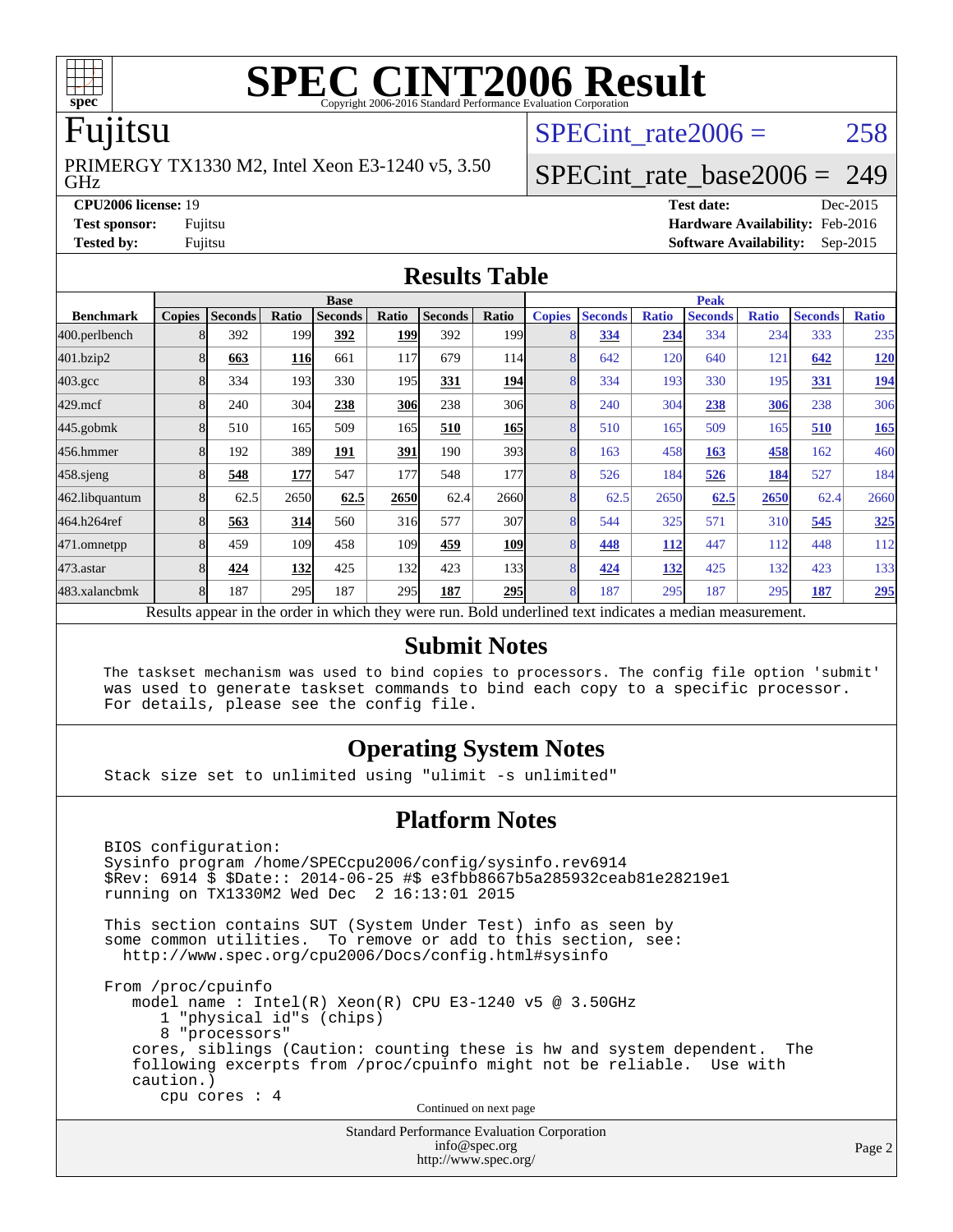

### **[SPEC CINT2006 Result](http://www.spec.org/auto/cpu2006/Docs/result-fields.html#SPECCINT2006Result)** Copyright 2006-2016 Standard Performance Evaluation Corporation

### Fujitsu

GHz PRIMERGY TX1330 M2, Intel Xeon E3-1240 v5, 3.50 SPECint rate $2006 = 258$ 

[SPECint\\_rate\\_base2006 =](http://www.spec.org/auto/cpu2006/Docs/result-fields.html#SPECintratebase2006) 249

**[CPU2006 license:](http://www.spec.org/auto/cpu2006/Docs/result-fields.html#CPU2006license)** 19 **[Test date:](http://www.spec.org/auto/cpu2006/Docs/result-fields.html#Testdate)** Dec-2015 **[Test sponsor:](http://www.spec.org/auto/cpu2006/Docs/result-fields.html#Testsponsor)** Fujitsu **[Hardware Availability:](http://www.spec.org/auto/cpu2006/Docs/result-fields.html#HardwareAvailability)** Feb-2016 **[Tested by:](http://www.spec.org/auto/cpu2006/Docs/result-fields.html#Testedby)** Fujitsu **[Software Availability:](http://www.spec.org/auto/cpu2006/Docs/result-fields.html#SoftwareAvailability)** Sep-2015

### **[Platform Notes \(Continued\)](http://www.spec.org/auto/cpu2006/Docs/result-fields.html#PlatformNotes)**

 siblings : 8 physical 0: cores 0 1 2 3 cache size : 8192 KB From /proc/meminfo<br>MemTotal: 65902000 kB HugePages\_Total: 0<br>Hugepagesize: 2048 kB Hugepagesize: /usr/bin/lsb\_release -d SUSE Linux Enterprise Server 12 From /etc/\*release\* /etc/\*version\* SuSE-release: SUSE Linux Enterprise Server 12 (x86\_64) VERSION = 12 PATCHLEVEL = 0 # This file is deprecated and will be removed in a future service pack or release. # Please check /etc/os-release for details about this release. os-release: NAME="SLES" VERSION="12" VERSION\_ID="12" PRETTY NAME="SUSE Linux Enterprise Server 12" ID="sles" ANSI\_COLOR="0;32" CPE\_NAME="cpe:/o:suse:sles:12" uname -a: Linux TX1330M2 3.12.28-4-default #1 SMP Thu Sep 25 17:02:34 UTC 2014 (9879bd4) x86\_64 x86\_64 x86\_64 GNU/Linux run-level 5 Dec 2 16:10 SPEC is set to: /home/SPECcpu2006 Filesystem Type Size Used Avail Use% Mounted on /dev/sda3 xfs 237G 3.8G 234G 2% /home Additional information from dmidecode: Warning: Use caution when you interpret this section. The 'dmidecode' program reads system data which is "intended to allow hardware to be accurately determined", but the intent may not be met, as there are frequent changes to hardware, firmware, and the "DMTF SMBIOS" standard. BIOS FUJITSU // American Megatrends Inc. V5.0.0.11 R1.1.0 for D3373-A1x 10/30/2015 Memory: 4x SK Hynix HMA82GU7MFR8N-TF 16 GB 2 rank 2133 MHz (End of data from sysinfo program)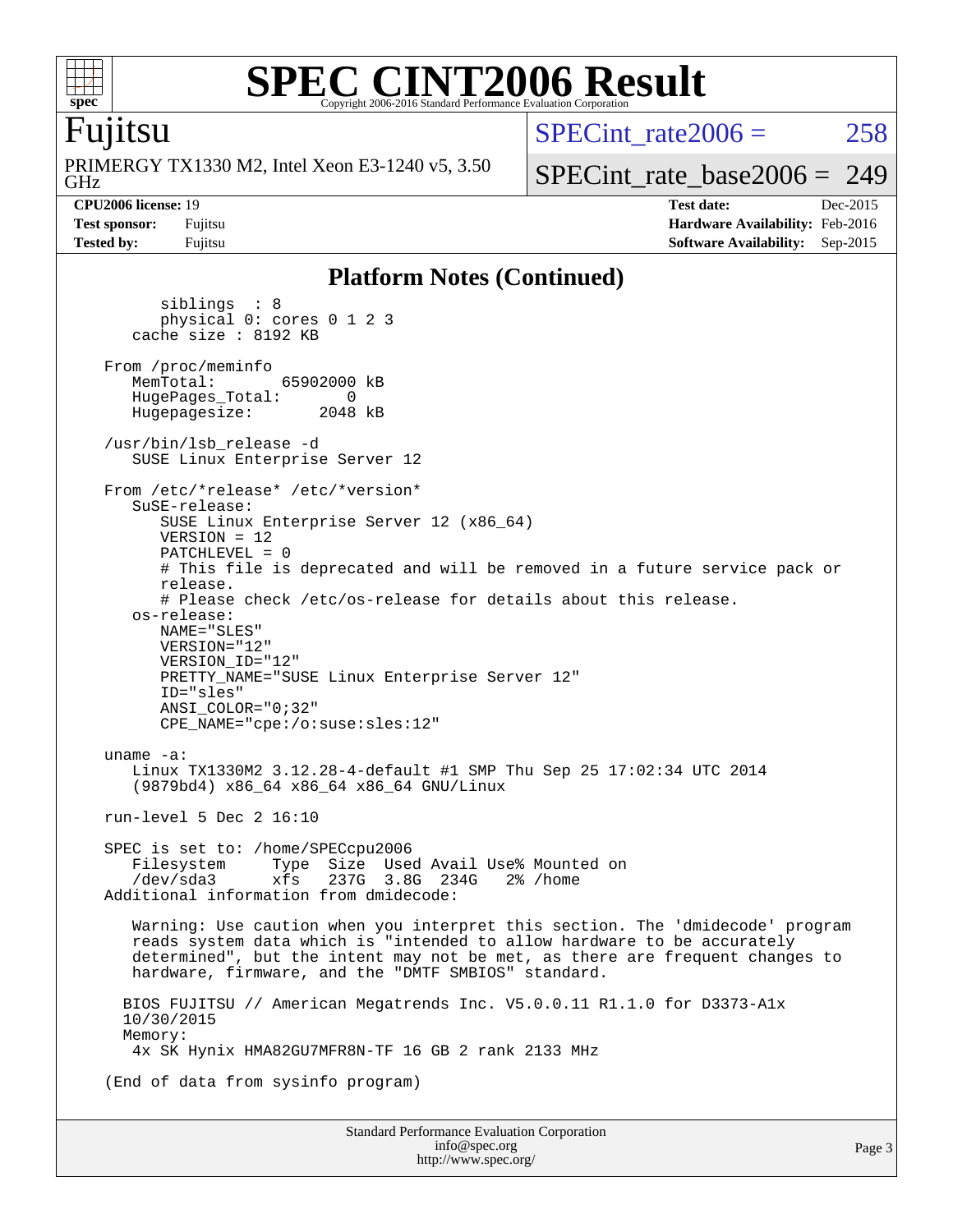

## **[SPEC CINT2006 Result](http://www.spec.org/auto/cpu2006/Docs/result-fields.html#SPECCINT2006Result)**

### Fujitsu

GHz PRIMERGY TX1330 M2, Intel Xeon E3-1240 v5, 3.50 SPECint rate $2006 = 258$ 

[SPECint\\_rate\\_base2006 =](http://www.spec.org/auto/cpu2006/Docs/result-fields.html#SPECintratebase2006) 249

**[Tested by:](http://www.spec.org/auto/cpu2006/Docs/result-fields.html#Testedby)** Fujitsu **[Software Availability:](http://www.spec.org/auto/cpu2006/Docs/result-fields.html#SoftwareAvailability)** Sep-2015

**[CPU2006 license:](http://www.spec.org/auto/cpu2006/Docs/result-fields.html#CPU2006license)** 19 **[Test date:](http://www.spec.org/auto/cpu2006/Docs/result-fields.html#Testdate)** Dec-2015 **[Test sponsor:](http://www.spec.org/auto/cpu2006/Docs/result-fields.html#Testsponsor)** Fujitsu **[Hardware Availability:](http://www.spec.org/auto/cpu2006/Docs/result-fields.html#HardwareAvailability)** Feb-2016

### **[General Notes](http://www.spec.org/auto/cpu2006/Docs/result-fields.html#GeneralNotes)**

Environment variables set by runspec before the start of the run: LD\_LIBRARY\_PATH = "/home/SPECcpu2006/libs/32:/home/SPECcpu2006/libs/64:/home/SPECcpu2006/sh"

 Binaries compiled on a system with 1x Intel Core i5-4670K CPU + 32GB memory using RedHat EL 7.1 Transparent Huge Pages enabled with: echo always > /sys/kernel/mm/transparent\_hugepage/enabled

For information about Fujitsu please visit: <http://www.fujitsu.com>

### **[Base Compiler Invocation](http://www.spec.org/auto/cpu2006/Docs/result-fields.html#BaseCompilerInvocation)**

#### [C benchmarks](http://www.spec.org/auto/cpu2006/Docs/result-fields.html#Cbenchmarks):

[icc -m32 -L/opt/intel/compilers\\_and\\_libraries\\_2016/linux/compiler/lib/ia32\\_lin](http://www.spec.org/cpu2006/results/res2016q1/cpu2006-20160111-38704.flags.html#user_CCbase_intel_icc_e10256ba5924b668798078a321b0cb3f)

#### [C++ benchmarks:](http://www.spec.org/auto/cpu2006/Docs/result-fields.html#CXXbenchmarks)

[icpc -m32 -L/opt/intel/compilers\\_and\\_libraries\\_2016/linux/compiler/lib/ia32\\_lin](http://www.spec.org/cpu2006/results/res2016q1/cpu2006-20160111-38704.flags.html#user_CXXbase_intel_icpc_b4f50a394bdb4597aa5879c16bc3f5c5)

### **[Base Portability Flags](http://www.spec.org/auto/cpu2006/Docs/result-fields.html#BasePortabilityFlags)**

 400.perlbench: [-D\\_FILE\\_OFFSET\\_BITS=64](http://www.spec.org/cpu2006/results/res2016q1/cpu2006-20160111-38704.flags.html#user_basePORTABILITY400_perlbench_file_offset_bits_64_438cf9856305ebd76870a2c6dc2689ab) [-DSPEC\\_CPU\\_LINUX\\_IA32](http://www.spec.org/cpu2006/results/res2016q1/cpu2006-20160111-38704.flags.html#b400.perlbench_baseCPORTABILITY_DSPEC_CPU_LINUX_IA32) 401.bzip2: [-D\\_FILE\\_OFFSET\\_BITS=64](http://www.spec.org/cpu2006/results/res2016q1/cpu2006-20160111-38704.flags.html#user_basePORTABILITY401_bzip2_file_offset_bits_64_438cf9856305ebd76870a2c6dc2689ab) 403.gcc: [-D\\_FILE\\_OFFSET\\_BITS=64](http://www.spec.org/cpu2006/results/res2016q1/cpu2006-20160111-38704.flags.html#user_basePORTABILITY403_gcc_file_offset_bits_64_438cf9856305ebd76870a2c6dc2689ab) 429.mcf: [-D\\_FILE\\_OFFSET\\_BITS=64](http://www.spec.org/cpu2006/results/res2016q1/cpu2006-20160111-38704.flags.html#user_basePORTABILITY429_mcf_file_offset_bits_64_438cf9856305ebd76870a2c6dc2689ab) 445.gobmk: [-D\\_FILE\\_OFFSET\\_BITS=64](http://www.spec.org/cpu2006/results/res2016q1/cpu2006-20160111-38704.flags.html#user_basePORTABILITY445_gobmk_file_offset_bits_64_438cf9856305ebd76870a2c6dc2689ab) 456.hmmer: [-D\\_FILE\\_OFFSET\\_BITS=64](http://www.spec.org/cpu2006/results/res2016q1/cpu2006-20160111-38704.flags.html#user_basePORTABILITY456_hmmer_file_offset_bits_64_438cf9856305ebd76870a2c6dc2689ab) 458.sjeng: [-D\\_FILE\\_OFFSET\\_BITS=64](http://www.spec.org/cpu2006/results/res2016q1/cpu2006-20160111-38704.flags.html#user_basePORTABILITY458_sjeng_file_offset_bits_64_438cf9856305ebd76870a2c6dc2689ab) 462.libquantum: [-D\\_FILE\\_OFFSET\\_BITS=64](http://www.spec.org/cpu2006/results/res2016q1/cpu2006-20160111-38704.flags.html#user_basePORTABILITY462_libquantum_file_offset_bits_64_438cf9856305ebd76870a2c6dc2689ab) [-DSPEC\\_CPU\\_LINUX](http://www.spec.org/cpu2006/results/res2016q1/cpu2006-20160111-38704.flags.html#b462.libquantum_baseCPORTABILITY_DSPEC_CPU_LINUX) 464.h264ref: [-D\\_FILE\\_OFFSET\\_BITS=64](http://www.spec.org/cpu2006/results/res2016q1/cpu2006-20160111-38704.flags.html#user_basePORTABILITY464_h264ref_file_offset_bits_64_438cf9856305ebd76870a2c6dc2689ab) 471.omnetpp: [-D\\_FILE\\_OFFSET\\_BITS=64](http://www.spec.org/cpu2006/results/res2016q1/cpu2006-20160111-38704.flags.html#user_basePORTABILITY471_omnetpp_file_offset_bits_64_438cf9856305ebd76870a2c6dc2689ab) 473.astar: [-D\\_FILE\\_OFFSET\\_BITS=64](http://www.spec.org/cpu2006/results/res2016q1/cpu2006-20160111-38704.flags.html#user_basePORTABILITY473_astar_file_offset_bits_64_438cf9856305ebd76870a2c6dc2689ab) 483.xalancbmk: [-D\\_FILE\\_OFFSET\\_BITS=64](http://www.spec.org/cpu2006/results/res2016q1/cpu2006-20160111-38704.flags.html#user_basePORTABILITY483_xalancbmk_file_offset_bits_64_438cf9856305ebd76870a2c6dc2689ab) [-DSPEC\\_CPU\\_LINUX](http://www.spec.org/cpu2006/results/res2016q1/cpu2006-20160111-38704.flags.html#b483.xalancbmk_baseCXXPORTABILITY_DSPEC_CPU_LINUX)

### **[Base Optimization Flags](http://www.spec.org/auto/cpu2006/Docs/result-fields.html#BaseOptimizationFlags)**

#### [C benchmarks](http://www.spec.org/auto/cpu2006/Docs/result-fields.html#Cbenchmarks):

[-xCORE-AVX2](http://www.spec.org/cpu2006/results/res2016q1/cpu2006-20160111-38704.flags.html#user_CCbase_f-xAVX2_5f5fc0cbe2c9f62c816d3e45806c70d7) [-ipo](http://www.spec.org/cpu2006/results/res2016q1/cpu2006-20160111-38704.flags.html#user_CCbase_f-ipo) [-O3](http://www.spec.org/cpu2006/results/res2016q1/cpu2006-20160111-38704.flags.html#user_CCbase_f-O3) [-no-prec-div](http://www.spec.org/cpu2006/results/res2016q1/cpu2006-20160111-38704.flags.html#user_CCbase_f-no-prec-div) [-opt-prefetch](http://www.spec.org/cpu2006/results/res2016q1/cpu2006-20160111-38704.flags.html#user_CCbase_f-opt-prefetch) [-opt-mem-layout-trans=3](http://www.spec.org/cpu2006/results/res2016q1/cpu2006-20160111-38704.flags.html#user_CCbase_f-opt-mem-layout-trans_a7b82ad4bd7abf52556d4961a2ae94d5)

#### [C++ benchmarks:](http://www.spec.org/auto/cpu2006/Docs/result-fields.html#CXXbenchmarks)

[-xCORE-AVX2](http://www.spec.org/cpu2006/results/res2016q1/cpu2006-20160111-38704.flags.html#user_CXXbase_f-xAVX2_5f5fc0cbe2c9f62c816d3e45806c70d7) [-ipo](http://www.spec.org/cpu2006/results/res2016q1/cpu2006-20160111-38704.flags.html#user_CXXbase_f-ipo) [-O3](http://www.spec.org/cpu2006/results/res2016q1/cpu2006-20160111-38704.flags.html#user_CXXbase_f-O3) [-no-prec-div](http://www.spec.org/cpu2006/results/res2016q1/cpu2006-20160111-38704.flags.html#user_CXXbase_f-no-prec-div) [-opt-prefetch](http://www.spec.org/cpu2006/results/res2016q1/cpu2006-20160111-38704.flags.html#user_CXXbase_f-opt-prefetch) [-opt-mem-layout-trans=3](http://www.spec.org/cpu2006/results/res2016q1/cpu2006-20160111-38704.flags.html#user_CXXbase_f-opt-mem-layout-trans_a7b82ad4bd7abf52556d4961a2ae94d5) [-Wl,-z,muldefs](http://www.spec.org/cpu2006/results/res2016q1/cpu2006-20160111-38704.flags.html#user_CXXbase_link_force_multiple1_74079c344b956b9658436fd1b6dd3a8a) [-L/sh -lsmartheap](http://www.spec.org/cpu2006/results/res2016q1/cpu2006-20160111-38704.flags.html#user_CXXbase_SmartHeap_32f6c82aa1ed9c52345d30cf6e4a0499)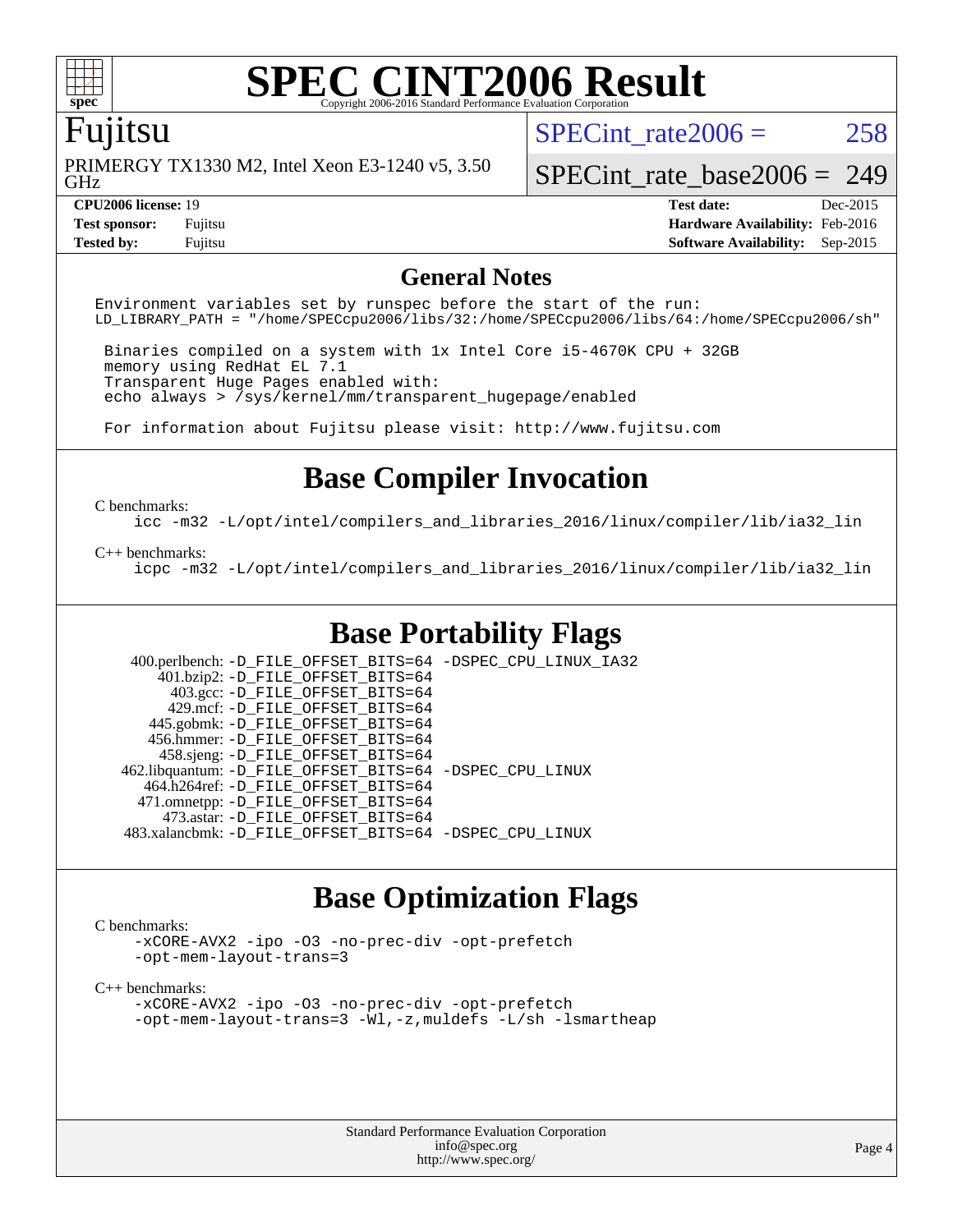

### **[SPEC CINT2006 Result](http://www.spec.org/auto/cpu2006/Docs/result-fields.html#SPECCINT2006Result)** Copyright 2006-2016 Standard Performance Evaluation

### Fujitsu

GHz PRIMERGY TX1330 M2, Intel Xeon E3-1240 v5, 3.50 SPECint rate $2006 = 258$ 

[SPECint\\_rate\\_base2006 =](http://www.spec.org/auto/cpu2006/Docs/result-fields.html#SPECintratebase2006) 249

**[CPU2006 license:](http://www.spec.org/auto/cpu2006/Docs/result-fields.html#CPU2006license)** 19 **[Test date:](http://www.spec.org/auto/cpu2006/Docs/result-fields.html#Testdate)** Dec-2015 **[Test sponsor:](http://www.spec.org/auto/cpu2006/Docs/result-fields.html#Testsponsor)** Fujitsu **[Hardware Availability:](http://www.spec.org/auto/cpu2006/Docs/result-fields.html#HardwareAvailability)** Feb-2016 **[Tested by:](http://www.spec.org/auto/cpu2006/Docs/result-fields.html#Testedby)** Fujitsu **[Software Availability:](http://www.spec.org/auto/cpu2006/Docs/result-fields.html#SoftwareAvailability)** Sep-2015

### **[Base Other Flags](http://www.spec.org/auto/cpu2006/Docs/result-fields.html#BaseOtherFlags)**

[C benchmarks](http://www.spec.org/auto/cpu2006/Docs/result-fields.html#Cbenchmarks):

403.gcc: [-Dalloca=\\_alloca](http://www.spec.org/cpu2006/results/res2016q1/cpu2006-20160111-38704.flags.html#b403.gcc_baseEXTRA_CFLAGS_Dalloca_be3056838c12de2578596ca5467af7f3)

**[Peak Compiler Invocation](http://www.spec.org/auto/cpu2006/Docs/result-fields.html#PeakCompilerInvocation)**

[C benchmarks \(except as noted below\)](http://www.spec.org/auto/cpu2006/Docs/result-fields.html#Cbenchmarksexceptasnotedbelow):

[icc -m32 -L/opt/intel/compilers\\_and\\_libraries\\_2016/linux/compiler/lib/ia32\\_lin](http://www.spec.org/cpu2006/results/res2016q1/cpu2006-20160111-38704.flags.html#user_CCpeak_intel_icc_e10256ba5924b668798078a321b0cb3f)

400.perlbench: [icc -m64](http://www.spec.org/cpu2006/results/res2016q1/cpu2006-20160111-38704.flags.html#user_peakCCLD400_perlbench_intel_icc_64bit_bda6cc9af1fdbb0edc3795bac97ada53)

401.bzip2: [icc -m64](http://www.spec.org/cpu2006/results/res2016q1/cpu2006-20160111-38704.flags.html#user_peakCCLD401_bzip2_intel_icc_64bit_bda6cc9af1fdbb0edc3795bac97ada53)

456.hmmer: [icc -m64](http://www.spec.org/cpu2006/results/res2016q1/cpu2006-20160111-38704.flags.html#user_peakCCLD456_hmmer_intel_icc_64bit_bda6cc9af1fdbb0edc3795bac97ada53)

458.sjeng: [icc -m64](http://www.spec.org/cpu2006/results/res2016q1/cpu2006-20160111-38704.flags.html#user_peakCCLD458_sjeng_intel_icc_64bit_bda6cc9af1fdbb0edc3795bac97ada53)

[C++ benchmarks:](http://www.spec.org/auto/cpu2006/Docs/result-fields.html#CXXbenchmarks)

[icpc -m32 -L/opt/intel/compilers\\_and\\_libraries\\_2016/linux/compiler/lib/ia32\\_lin](http://www.spec.org/cpu2006/results/res2016q1/cpu2006-20160111-38704.flags.html#user_CXXpeak_intel_icpc_b4f50a394bdb4597aa5879c16bc3f5c5)

### **[Peak Portability Flags](http://www.spec.org/auto/cpu2006/Docs/result-fields.html#PeakPortabilityFlags)**

 400.perlbench: [-D\\_FILE\\_OFFSET\\_BITS=64](http://www.spec.org/cpu2006/results/res2016q1/cpu2006-20160111-38704.flags.html#user_peakPORTABILITY400_perlbench_file_offset_bits_64_438cf9856305ebd76870a2c6dc2689ab) [-DSPEC\\_CPU\\_LP64](http://www.spec.org/cpu2006/results/res2016q1/cpu2006-20160111-38704.flags.html#b400.perlbench_peakCPORTABILITY_DSPEC_CPU_LP64) [-DSPEC\\_CPU\\_LINUX\\_X64](http://www.spec.org/cpu2006/results/res2016q1/cpu2006-20160111-38704.flags.html#b400.perlbench_peakCPORTABILITY_DSPEC_CPU_LINUX_X64) 401.bzip2: [-D\\_FILE\\_OFFSET\\_BITS=64](http://www.spec.org/cpu2006/results/res2016q1/cpu2006-20160111-38704.flags.html#user_peakPORTABILITY401_bzip2_file_offset_bits_64_438cf9856305ebd76870a2c6dc2689ab) [-DSPEC\\_CPU\\_LP64](http://www.spec.org/cpu2006/results/res2016q1/cpu2006-20160111-38704.flags.html#suite_peakCPORTABILITY401_bzip2_DSPEC_CPU_LP64) 403.gcc: [-D\\_FILE\\_OFFSET\\_BITS=64](http://www.spec.org/cpu2006/results/res2016q1/cpu2006-20160111-38704.flags.html#user_peakPORTABILITY403_gcc_file_offset_bits_64_438cf9856305ebd76870a2c6dc2689ab) 429.mcf: [-D\\_FILE\\_OFFSET\\_BITS=64](http://www.spec.org/cpu2006/results/res2016q1/cpu2006-20160111-38704.flags.html#user_peakPORTABILITY429_mcf_file_offset_bits_64_438cf9856305ebd76870a2c6dc2689ab) 445.gobmk: [-D\\_FILE\\_OFFSET\\_BITS=64](http://www.spec.org/cpu2006/results/res2016q1/cpu2006-20160111-38704.flags.html#user_peakPORTABILITY445_gobmk_file_offset_bits_64_438cf9856305ebd76870a2c6dc2689ab) 456.hmmer: [-D\\_FILE\\_OFFSET\\_BITS=64](http://www.spec.org/cpu2006/results/res2016q1/cpu2006-20160111-38704.flags.html#user_peakPORTABILITY456_hmmer_file_offset_bits_64_438cf9856305ebd76870a2c6dc2689ab) [-DSPEC\\_CPU\\_LP64](http://www.spec.org/cpu2006/results/res2016q1/cpu2006-20160111-38704.flags.html#suite_peakCPORTABILITY456_hmmer_DSPEC_CPU_LP64) 458.sjeng: [-D\\_FILE\\_OFFSET\\_BITS=64](http://www.spec.org/cpu2006/results/res2016q1/cpu2006-20160111-38704.flags.html#user_peakPORTABILITY458_sjeng_file_offset_bits_64_438cf9856305ebd76870a2c6dc2689ab) [-DSPEC\\_CPU\\_LP64](http://www.spec.org/cpu2006/results/res2016q1/cpu2006-20160111-38704.flags.html#suite_peakCPORTABILITY458_sjeng_DSPEC_CPU_LP64) 462.libquantum: [-D\\_FILE\\_OFFSET\\_BITS=64](http://www.spec.org/cpu2006/results/res2016q1/cpu2006-20160111-38704.flags.html#user_peakPORTABILITY462_libquantum_file_offset_bits_64_438cf9856305ebd76870a2c6dc2689ab) [-DSPEC\\_CPU\\_LINUX](http://www.spec.org/cpu2006/results/res2016q1/cpu2006-20160111-38704.flags.html#b462.libquantum_peakCPORTABILITY_DSPEC_CPU_LINUX) 464.h264ref: [-D\\_FILE\\_OFFSET\\_BITS=64](http://www.spec.org/cpu2006/results/res2016q1/cpu2006-20160111-38704.flags.html#user_peakPORTABILITY464_h264ref_file_offset_bits_64_438cf9856305ebd76870a2c6dc2689ab) 471.omnetpp: [-D\\_FILE\\_OFFSET\\_BITS=64](http://www.spec.org/cpu2006/results/res2016q1/cpu2006-20160111-38704.flags.html#user_peakPORTABILITY471_omnetpp_file_offset_bits_64_438cf9856305ebd76870a2c6dc2689ab) 473.astar: [-D\\_FILE\\_OFFSET\\_BITS=64](http://www.spec.org/cpu2006/results/res2016q1/cpu2006-20160111-38704.flags.html#user_peakPORTABILITY473_astar_file_offset_bits_64_438cf9856305ebd76870a2c6dc2689ab) 483.xalancbmk: [-D\\_FILE\\_OFFSET\\_BITS=64](http://www.spec.org/cpu2006/results/res2016q1/cpu2006-20160111-38704.flags.html#user_peakPORTABILITY483_xalancbmk_file_offset_bits_64_438cf9856305ebd76870a2c6dc2689ab) [-DSPEC\\_CPU\\_LINUX](http://www.spec.org/cpu2006/results/res2016q1/cpu2006-20160111-38704.flags.html#b483.xalancbmk_peakCXXPORTABILITY_DSPEC_CPU_LINUX)

### **[Peak Optimization Flags](http://www.spec.org/auto/cpu2006/Docs/result-fields.html#PeakOptimizationFlags)**

[C benchmarks](http://www.spec.org/auto/cpu2006/Docs/result-fields.html#Cbenchmarks):

 400.perlbench: [-xCORE-AVX2](http://www.spec.org/cpu2006/results/res2016q1/cpu2006-20160111-38704.flags.html#user_peakPASS2_CFLAGSPASS2_LDCFLAGS400_perlbench_f-xAVX2_5f5fc0cbe2c9f62c816d3e45806c70d7)(pass 2) [-prof-gen:threadsafe](http://www.spec.org/cpu2006/results/res2016q1/cpu2006-20160111-38704.flags.html#user_peakPASS1_CFLAGSPASS1_LDCFLAGS400_perlbench_prof_gen_21a26eb79f378b550acd7bec9fe4467a)(pass 1) [-ipo](http://www.spec.org/cpu2006/results/res2016q1/cpu2006-20160111-38704.flags.html#user_peakPASS2_CFLAGSPASS2_LDCFLAGS400_perlbench_f-ipo)(pass 2) [-O3](http://www.spec.org/cpu2006/results/res2016q1/cpu2006-20160111-38704.flags.html#user_peakPASS2_CFLAGSPASS2_LDCFLAGS400_perlbench_f-O3)(pass 2) [-no-prec-div](http://www.spec.org/cpu2006/results/res2016q1/cpu2006-20160111-38704.flags.html#user_peakPASS2_CFLAGSPASS2_LDCFLAGS400_perlbench_f-no-prec-div)(pass 2) [-par-num-threads=1](http://www.spec.org/cpu2006/results/res2016q1/cpu2006-20160111-38704.flags.html#user_peakPASS1_CFLAGSPASS1_LDCFLAGS400_perlbench_par_num_threads_786a6ff141b4e9e90432e998842df6c2)(pass 1) [-prof-use](http://www.spec.org/cpu2006/results/res2016q1/cpu2006-20160111-38704.flags.html#user_peakPASS2_CFLAGSPASS2_LDCFLAGS400_perlbench_prof_use_bccf7792157ff70d64e32fe3e1250b55)(pass 2) [-auto-ilp32](http://www.spec.org/cpu2006/results/res2016q1/cpu2006-20160111-38704.flags.html#user_peakCOPTIMIZE400_perlbench_f-auto-ilp32)

Continued on next page

Standard Performance Evaluation Corporation [info@spec.org](mailto:info@spec.org) <http://www.spec.org/>

Page 5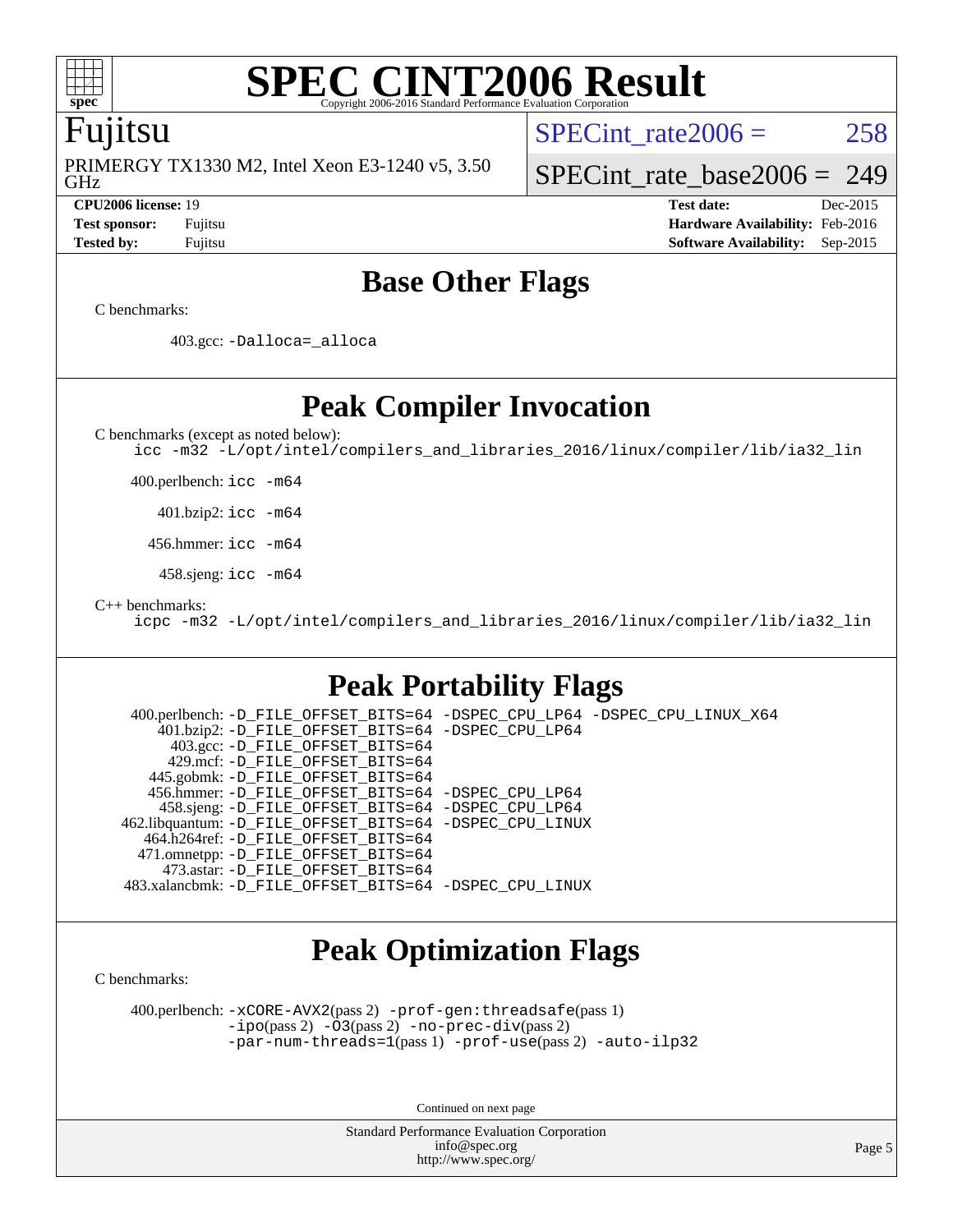

### **[SPEC CINT2006 Result](http://www.spec.org/auto/cpu2006/Docs/result-fields.html#SPECCINT2006Result)** Copyright 2006-2016 Standard Performance Evaluation C

SPECint rate $2006 = 258$ 

Fujitsu

GHz PRIMERGY TX1330 M2, Intel Xeon E3-1240 v5, 3.50 [SPECint\\_rate\\_base2006 =](http://www.spec.org/auto/cpu2006/Docs/result-fields.html#SPECintratebase2006) 249

| <b>Test sponsor:</b> | Fujitsu |
|----------------------|---------|
| Tested by:           | Fujitsu |

**[CPU2006 license:](http://www.spec.org/auto/cpu2006/Docs/result-fields.html#CPU2006license)** 19 **[Test date:](http://www.spec.org/auto/cpu2006/Docs/result-fields.html#Testdate)** Dec-2015 **[Hardware Availability:](http://www.spec.org/auto/cpu2006/Docs/result-fields.html#HardwareAvailability)** Feb-2016 **[Software Availability:](http://www.spec.org/auto/cpu2006/Docs/result-fields.html#SoftwareAvailability)** Sep-2015

## **[Peak Optimization Flags \(Continued\)](http://www.spec.org/auto/cpu2006/Docs/result-fields.html#PeakOptimizationFlags)**

```
 401.bzip2: -xCORE-AVX2(pass 2) -prof-gen:threadsafe(pass 1)
              -no-prec-div(pass 2)-par-num-threads=1(pass 1) -prof-use(pass 2) -opt-prefetch
              -auto-ilp32 -ansi-alias
        403.\text{gcc: basepeak} = yes
        429.mcf: basepeak = yes
      445.gobmk: basepeak = yes
      456.hmmer: -xCORE-AVX2 -ipo -O3 -no-prec-div -unroll2 -auto-ilp32
        458.sjeng: -xCORE-AVX2(pass 2) -prof-gen:threadsafe(pass 1)
              -no-prec-div(pass 2)-par-num-threads=1(pass 1) -prof-use(pass 2) -unroll4
              -auto-ilp32
  462.libquantum: basepeak = yes
      464.h264ref: -xCORE-AVX2(pass 2) -prof-gen:threadsafe(pass 1)
              -no-prec-div(pass 2)-par-num-threads=1(pass 1) -prof-use(pass 2) -unroll2
              -ansi-alias
C++ benchmarks: 
     471.omnetpp: -xCORE-AVX2(pass 2) -prof-gen:threadsafe(pass 1)
              -no-prec-div(pass 2)-par-num-threads=1(pass 1) -prof-use(pass 2) -ansi-alias
               -opt-ra-region-strategy=block -Wl,-z,muldefs
              -L/sh -lsmartheap
       473.astar: basepeak = yes
```
483.xalancbmk: basepeak = yes

### **[Peak Other Flags](http://www.spec.org/auto/cpu2006/Docs/result-fields.html#PeakOtherFlags)**

```
C benchmarks:
```
403.gcc: [-Dalloca=\\_alloca](http://www.spec.org/cpu2006/results/res2016q1/cpu2006-20160111-38704.flags.html#b403.gcc_peakEXTRA_CFLAGS_Dalloca_be3056838c12de2578596ca5467af7f3)

```
The flags files that were used to format this result can be browsed at
http://www.spec.org/cpu2006/flags/Intel-ic16.0-official-linux64.html
http://www.spec.org/cpu2006/flags/Fujitsu-Platform-Settings-V1.2-HSW-RevA.html
```